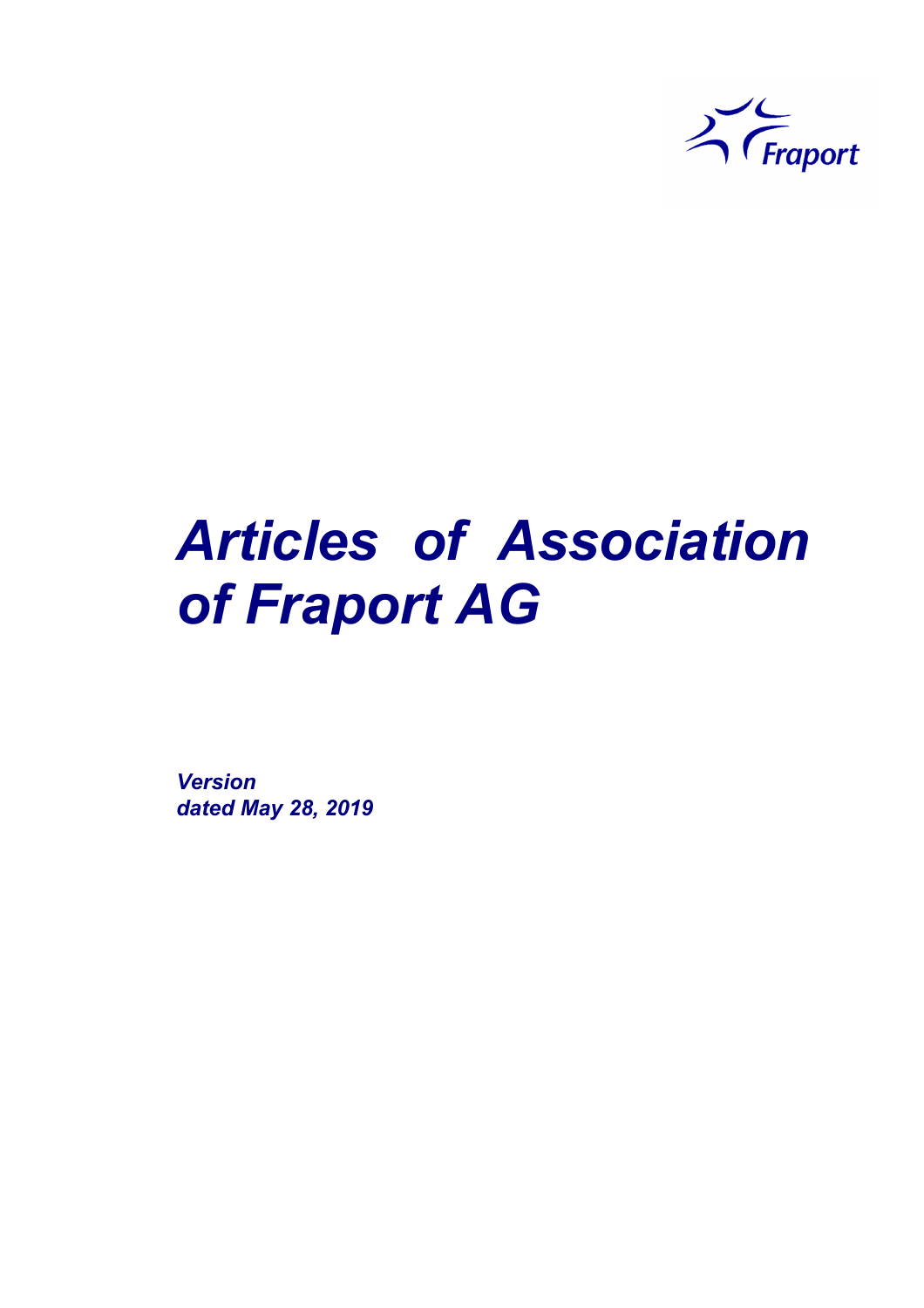*Articles of Association of Fraport AG Frankfurt Airport Services Worldwide*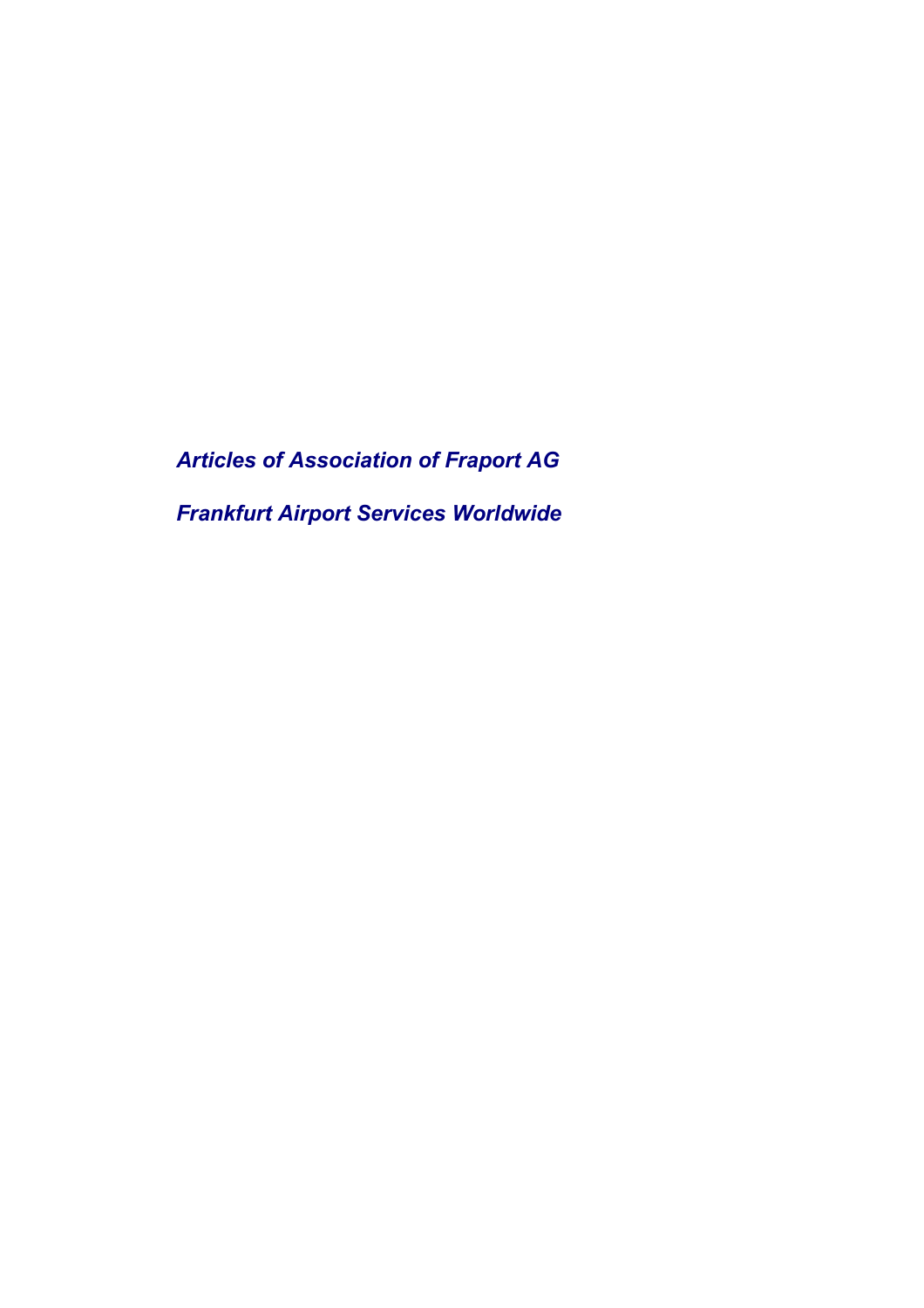# *I. General Provisions*

# *§ 1 Company name, registered office and financial year*

- (1) The name of the company is Fraport AG Frankfurt Airport Services Worldwide.
- (2) The registered office of the company is Frankfurt am Main.
- (3) The financial year is the calendar year.

# *§ 2 Object of the company*

- (1) The object of the company is, in particular, the operation, maintenance, development and expansion of Frankfurt /Main Airport. The object of the company comprises furthermore the operation, maintenance, development and expansion of other airports, infrastructure facilities and real estate nationwide and abroad, the provision of services related thereto, as well as the use and marketing nationwide and abroad of the information and skills acquired thereby.
- (2) The company has the right to engage in all actions and undertake all measures which would directly or indirectly support the achievement of the purpose of the company.
- (3) The company is entitled to establish or acquire companies of the same or similar kind, to acquire participation interests therein, as well as to conclude affiliation agreements. The company may consolidate companies under one management or limit itself to the administration of participation interests.

# *§ 3 Announcements*

The Company's announcements shall be published in the Bundesanzeiger (Federal Gazette).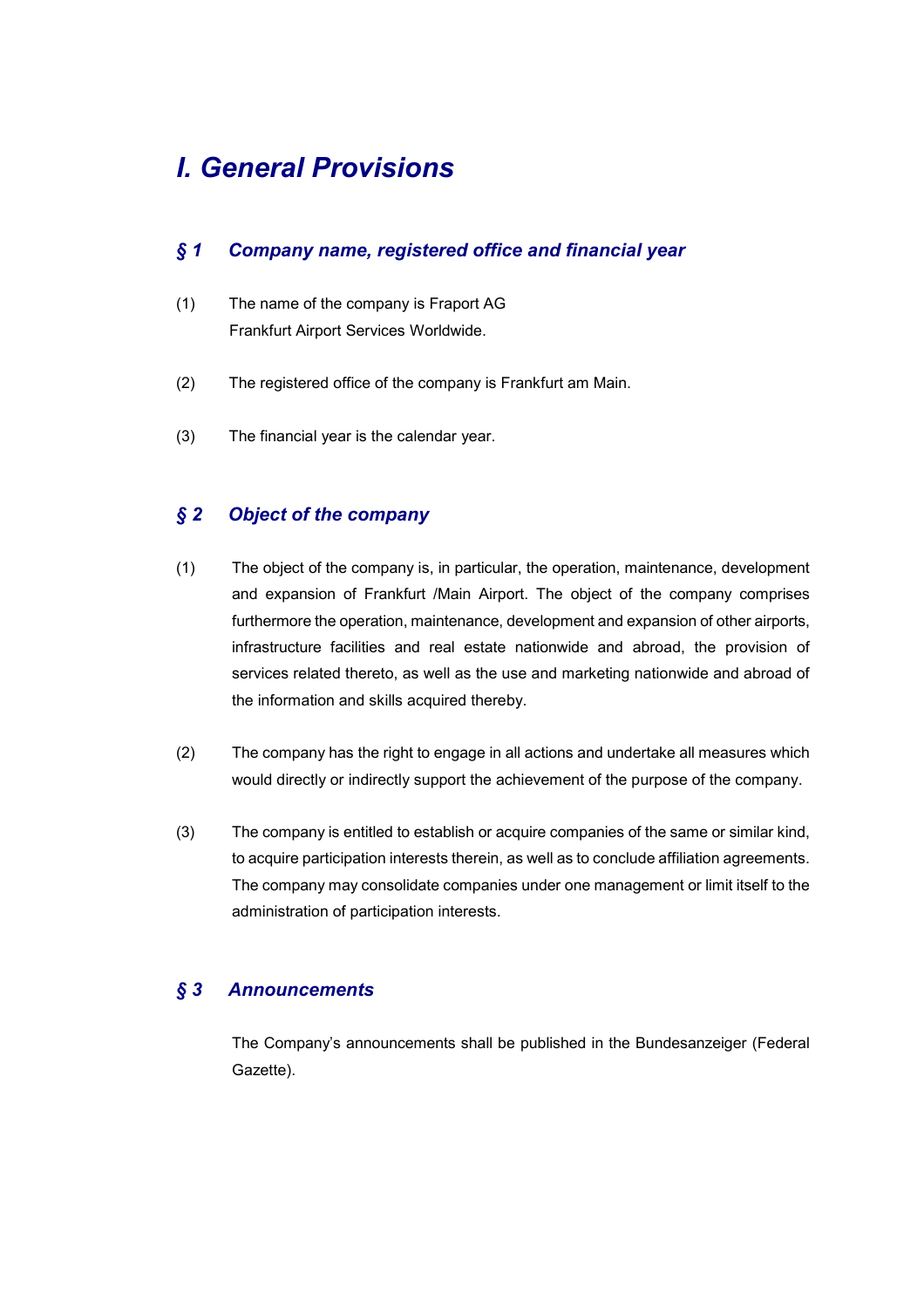# *II. Capital stock and shares*

## *§ 4 Amount and division of capital stock*

- (1) The company's capital stock amounts to  $\epsilon$  924,687,040.00 (in words: nine hundred and twenty-four million six hundred and eightyseven thousand and forty). It is divided into 92,468,704 non-par-value shares.
- (2) The shares are issued to the bearer.
- (3) With the approval of the Supervisory Board, the Executive Board is authorized to increase the capital stock by a maximum amount of  $\epsilon$  3.500,000,00 in total – on one or several occasions – by May 22, 2022 by issuing new shares for cash (authorized capital). The shareholders' subscription rights may be excluded with the approval of the Supervisory Board, in as much as fractional amounts have to be evened out or in as much as the authorized capital is used to issue new shares for cash to employees of the company and of affiliated companies (employee shares). The Executive Board shall determine further details of the rights conveyed by shares and the conditions for the issuance of shares subject to the Supervisory Board's approval.
- (4) The form and contents of the share certificates, any dividend warrants and certificates of renewal shall be determined by the Executive Board.
- (5) As far as legally permissible or unless required by the rules of a stock exchange at which the stock is approved, shareholders shall not be entitled to have their shares or dividend entitlements issued as certificates.

# *III. The Executive Board*

#### *§ 5 Composition and Rules of Procedure*

(1) The Executive Board consists of at least three persons. Beyond that, the Supervisory Board determines the number of members. The Supervisory Board appoints the members of the Executive Board. It may appoint a Chairman of the Executive Board and a Deputy Chairman of the Executive Board.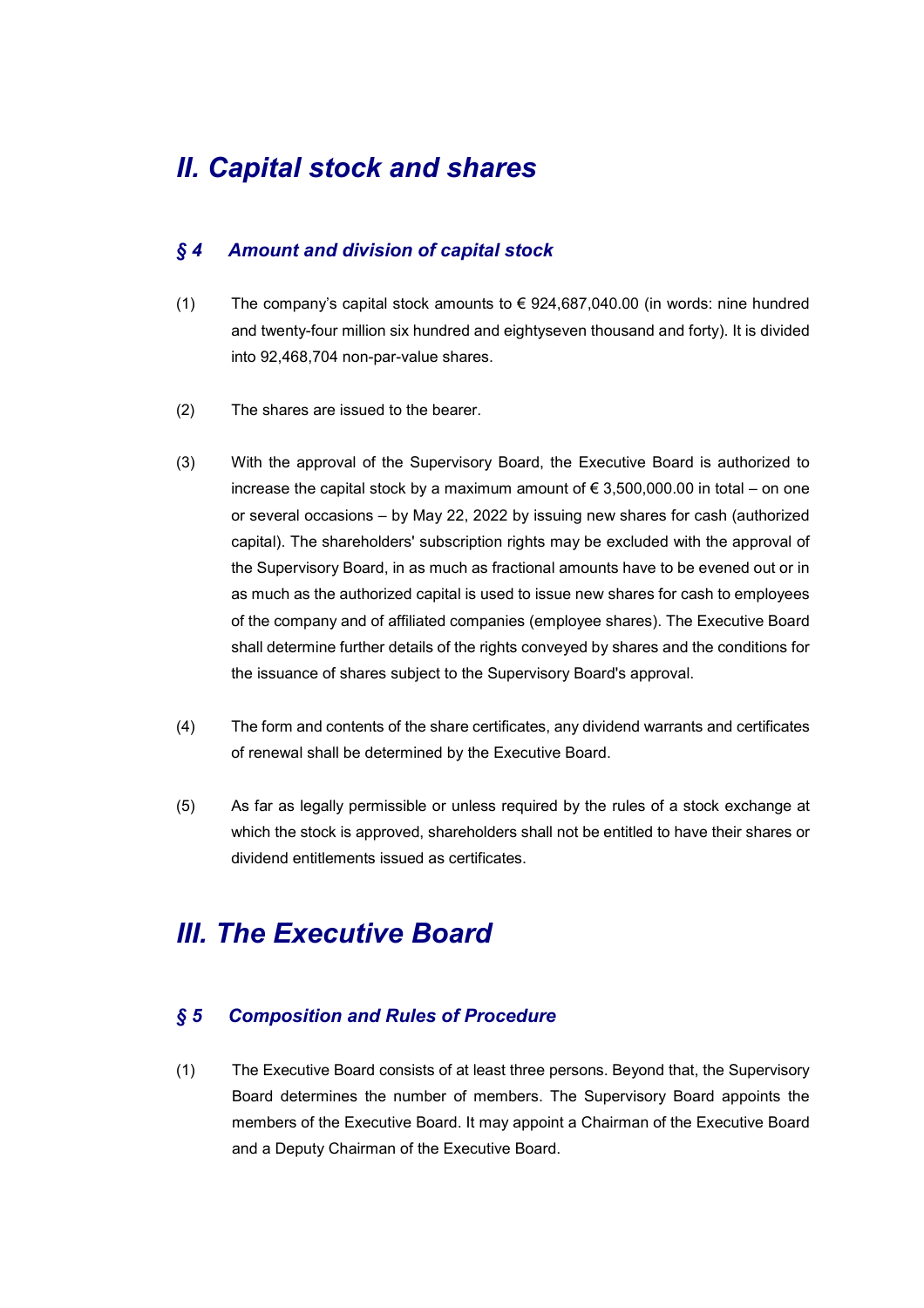- (2) The company shall be legally represented by two members of the Executive Board or by one member of the Executive Board acting jointly with an authorized signatory ("Prokurist").
- (3) The Executive Board resolves regarding its own Rules of Procedure which require the approval of the Supervisory Board. The Executive Board may resolve for itself guidelines for conducting business.

# *IV. Supervisory Board*

## *§ 6 Composition, term of and resignation from office*

- (1) The Supervisory Board consists of 20 members, of which 10 members shall be elected by the shareholders and 10 members by the employees. The election is valid for a term ending no later than upon completion of the Shareholders' Meeting passing a resolution on discharge for the fourth financial year after commencement of the term of office. This period does not include the financial year in which the term of office commences. The Shareholders' Meeting may specify a shorter term of office for the shareholders' members.
- (2) Simultaneously upon election of a member of the Supervisory Board, a substitute member may also be appointed, who becomes a member of the Supervisory Board if the member resigns prior to expiry of his term of office without a successor being elected. If a substitute member replaces a member who has left the Board, his period of office expires at the end of the Shareholders' Meeting in which a replacement election is conducted, at the latest, however, when the period of office of the member of the Supervisory Board who has resigned expires. The election of substitute members for members of the Supervisory Board appointed by the employees shall be governed by the Codetermination Act.
- (3) Each member of the Supervisory Board may resign from office, observing a period of notice of four weeks, even without important reason, by written notice to the Chairman of the Executive Board and the Chairman of the Supervisory Board. The Chairman of the Supervisory Board, or his Deputy in the event of a resignation by the Chairman of the Supervisory Board, may agree to shorten the period of notice.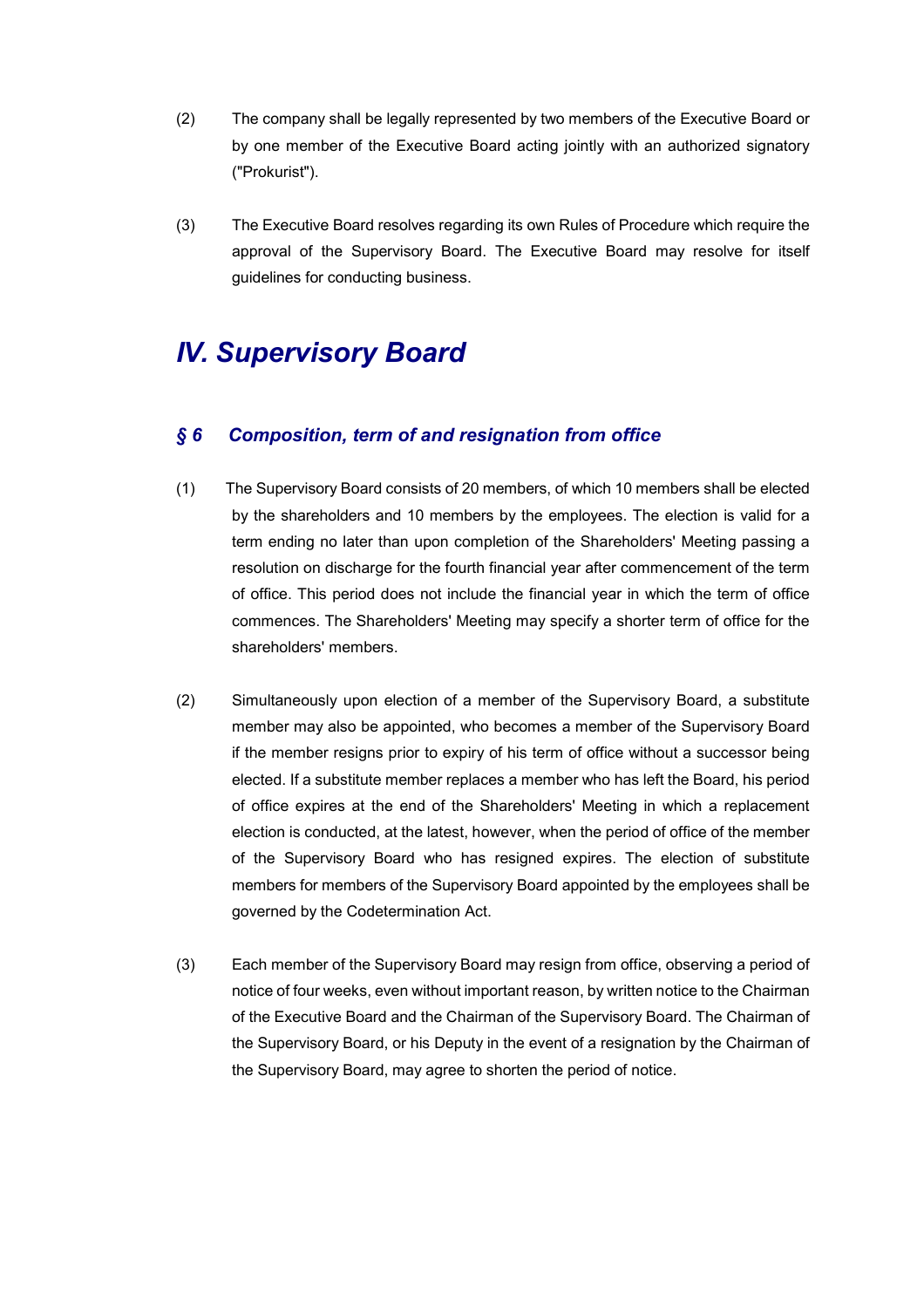#### *§ 7 Chairman of the Supervisory Board and Deputy*

- (1) Subsequent to the Shareholders' Meeting where the members of the Supervisory Board to be elected by the Shareholders' Meeting have been newly elected, a meeting of the Supervisory Board is held for which no special invitation is required and during which the Supervisory Board elects a Chairman and a Deputy from amongst its members in accordance with the provisions of the Codetermination Act for the term of office. The Deputy represents the Chairman of the Supervisory Board in all cases in which the latter is impeded, unless these Articles of Association provide otherwise. In all cases in which he acts as deputy of the Chairman of the Supervisory Board the Deputy enjoys the same rights as the Chairman with the exception of the second vote to which the Chairman of the Supervisory Board is entitled according to the Codetermination Act.
- (2) If the Chairman of the Supervisory Board or his Deputy resigns prematurely from office, a new election shall take place as soon as possible for the remaining term of office of the person who has resigned.

## *§ 8 Committees of the Supervisory Board*

Inasmuch as law permits, the Supervisory Board may transfer its tasks and rights to the Chairman of the Supervisory Board, individual members of it or to committees formed from among its members. If the Chairman of the Supervisory Board belongs to a committee and a voting in the committee produces a tied result, he, but not his Deputy, has two votes should a second ballot again produce tied votes.

#### *§ 9 Convening meetings and adoption of resolutions*

- (1) The Chairman of the Supervisory Board convenes the meetings of the Supervisory Board in writing, by telefax or by e-mail with a period of notice of at least two weeks, stating place and time of the meeting. This period does not include the day on which the invitation to the meeting is sent, the meeting is called, or the day of the meeting itself. In urgent cases, the period may be shortened to five days and the meeting may also be convened orally or by telephone. The provisions of § 110 (1) and (2) Stock Corporation Act remain unaffected.
- (2) Together with the invitation to the meeting, the items on the agenda with proposals for resolutions are to be communicated. If an item on the agenda has not been duly announced, a resolution on this item may only be adopted if none of the members of the Supervisory Board objects to the resolution being passed.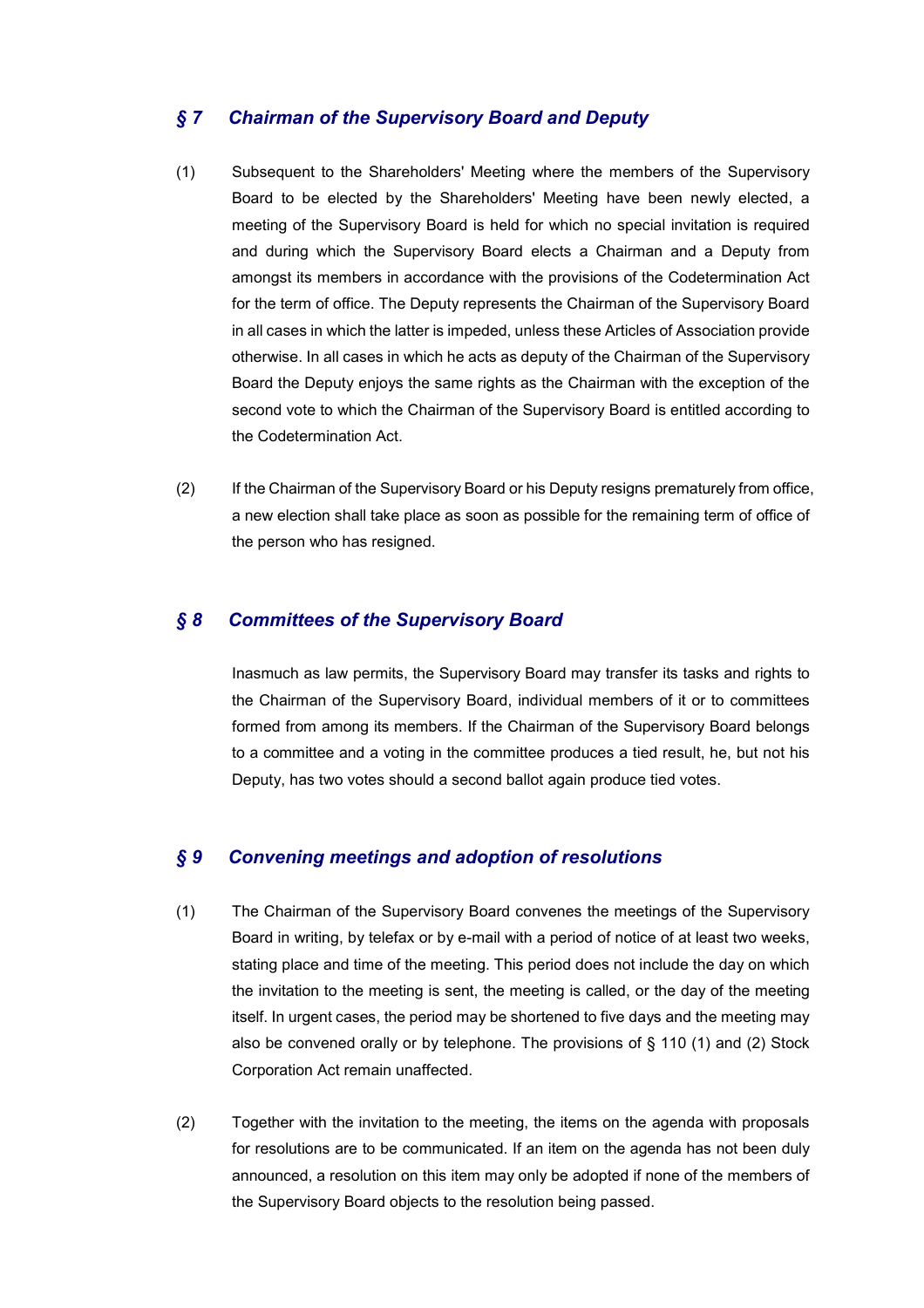- (3) Meetings of the Supervisory Board are chaired by the Chairman of the Supervisory Board. He determines the sequence in which the items on the agenda are to be discussed, as well as the type and sequence of voting.
- (4) The Supervisory Board constitutes a quorum when at least half of the members of which it must be composed in total participate in the vote on the resolution either in person or by casting a written vote.
- (5) Resolutions are adopted by a simple majority of the votes cast unless mandatory law specifies otherwise. This also applies to elections. In the event of parity of votes and if upon renewed voting on the same item, the votes are again tied, the Chairman of the Supervisory Board has two votes.
- (6) An absent member may have his written vote submitted by another member of the Supervisory Board; the right of the Chairman of the Supervisory Board pursuant to § 109 (2) Stock Corporation Act to exclude members of the Supervisory Board not belonging to a committee from the meeting of the committee remains unaffected.
- (7) A person not belonging to the Supervisory Board may participate in the meetings of the Supervisory Board and its committees in place of a member of the Supervisory Board who is unable to attend if such member has in each individual case given written power for this and if this person has undertaken in writing to maintain confidentiality with regard to all matters of which such person obtains knowledge in the meetings. The person not belonging to the Supervisory Board may submit written votes of the absent member of the Supervisory Board.
- (8) In urgent cases, resolutions may be passed outside of meetings in writing, by telefax or by e-mail if the Chairman of the Supervisory Board suggests such a resolution within a specified period of time and no member of the Supervisory Board objects to this procedure.
- (9) Minutes are to be taken of the meetings and resolutions of the Supervisory Board, signed by the chairman of the meeting and copies thereof shall be sent to all members of the Supervisory Board.
- (10) Inasmuch as statements have to be made or received in order to implement the resolutions of the Supervisory Board or one of its committees, the respective chairman acts on behalf of the Supervisory Board. Other documents and statements by the Supervisory Board are to be signed by the Chairman of the Supervisory Board.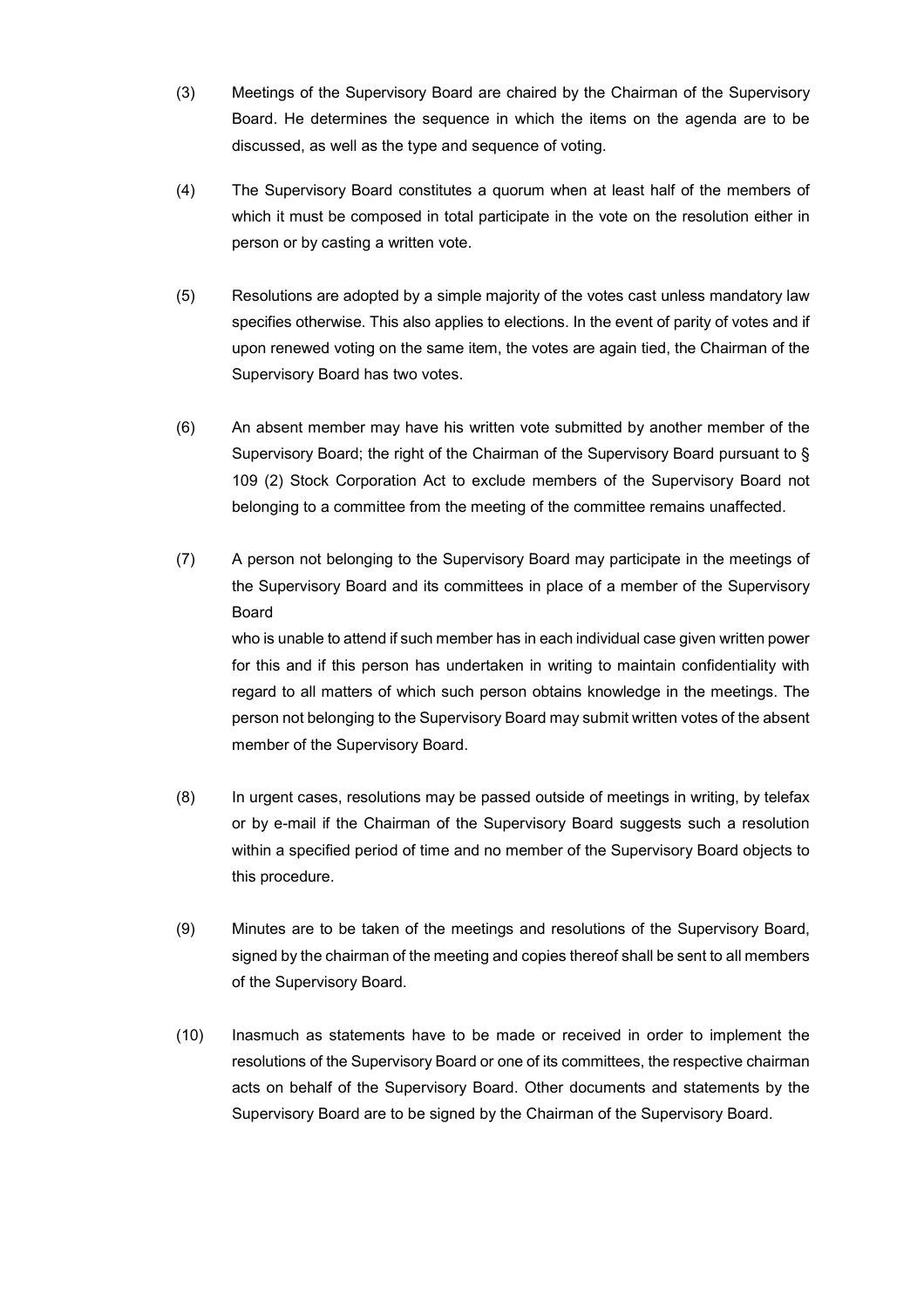## *§ 10 Duty of secrecy*

The members of the Supervisory Board are bound to secrecy regarding confidential information and company secrets, in particular company or business secrets, of which they gain knowledge in the course of their activities in the Supervisory Board. This obligation continues after termination of their office. The secrecy requirement applies in particular to the casting of votes, the course of the debate, the statements and other personal comments made by individual members of the Supervisory Board.

#### *§ 11 Tasks and powers of the Supervisory Board*

- (1) The Supervisory Board appoints the Executive Board and supervises its management activities.
- (2) The Supervisory Board issues its own Rules of Procedure. The Supervisory Board may issue itself guidelines regarding the performance of its tasks.
- (3) The Supervisory Board has the right to make changes to the Articles of Association affecting only its wording.
- (4) The Supervisory Board shall stipulate, in the Rules of Procedure for the Executive Board, the legal transactions and activities that require approval as well as possible value limits beyond which the Executive Board requires the Supervisory Board's consent. Save the statutory cases and those cases laid down in the Executive Board's Rules of Procedure, the Executive Board requires the approval of the Supervisory Board for:
	- business transactions and activities which substantially change the structure or strategy of the company or which lead to a substantial change in the company's development,
	- business transactions and activities which substantially change the corporate pension scheme or other additional benefits for employees.

## *§ 12 Remuneration*

(1) Each member of the Supervisory Board receives a fixed reimbursement of  $\epsilon$  35,000 for each full financial year, payable at the end of the financial year. The Chairman of the Supervisory Board receives three times this amount, and the Chairman of the Financial and Auditing Committee receives twice this amount. The Deputy Chairman of the Supervisory Board and the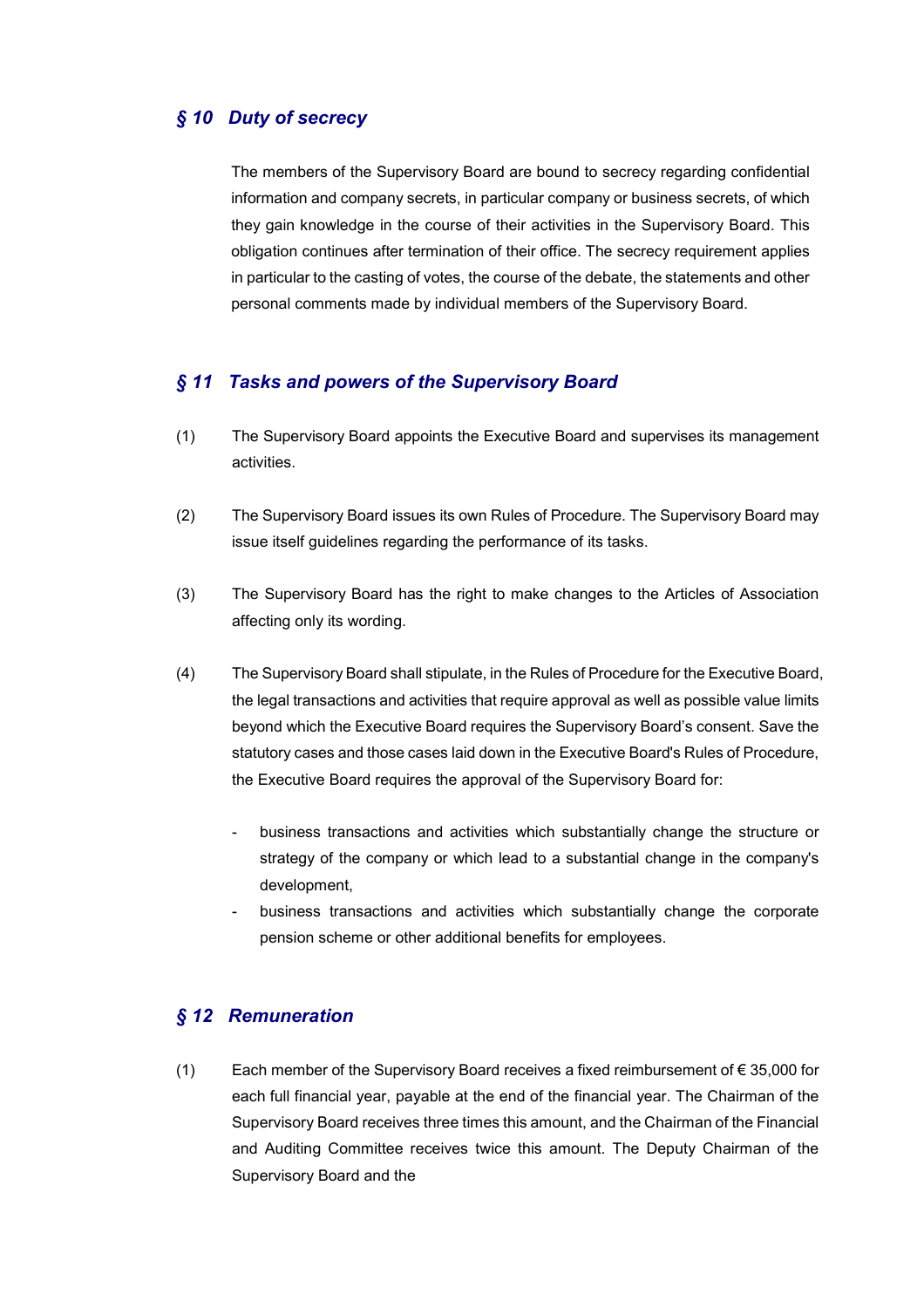Chairmen of the other committees of the Supervisory Board receive one-and-a-half times this amount. For membership in a committee of the Supervisory Board, members of the Supervisory Board receive an additional fixed payment of  $\epsilon$  7,500 for each committee membership and full financial year. This additional remuneration shall be paid for a maximum of two committee memberships. Members of the Supervisory Board who join or leave the Supervisory Board in the course of a financial year receive the corresponding pro rata remuneration. The same applies for changes connected to committee memberships.

- (2) Supervisory Board members receive an attendance fee of  $\epsilon$  1,000 for every board meeting they attend and for every committee meeting they attend, if they are a member of that committee.
- (3) The company reimburses members of the Supervisory Board for their necessary expenses and the VAT to be paid on their remuneration and attendance fees if they are able to charge VAT separately and do so. The company may, at its own expense, agree a liability insurance coverage for the members of the Supervisory Board covering the statutory liability for financial damages as a result of the activities of the Supervisory Board.

# *V. Shareholders' Meeting*

## *§ 13 Annual General Meeting*

The Annual General Meeting of Shareholders (AGM) is held within the first eight months of each financial year.

#### *§ 14 Place and convening*

- (1) The Shareholders' Meeting is convened by the Executive Board or the Supervisory Board. It is held at the company's registered office, at a German stock exchange location or in a German city with more than 100,000 inhabitants.
- (2) The notice of convention must be given no less than 36 days before the date fixed for the holding of the AGM. This period does neither include the day on which the notice of convention is issued nor the day of the AGM.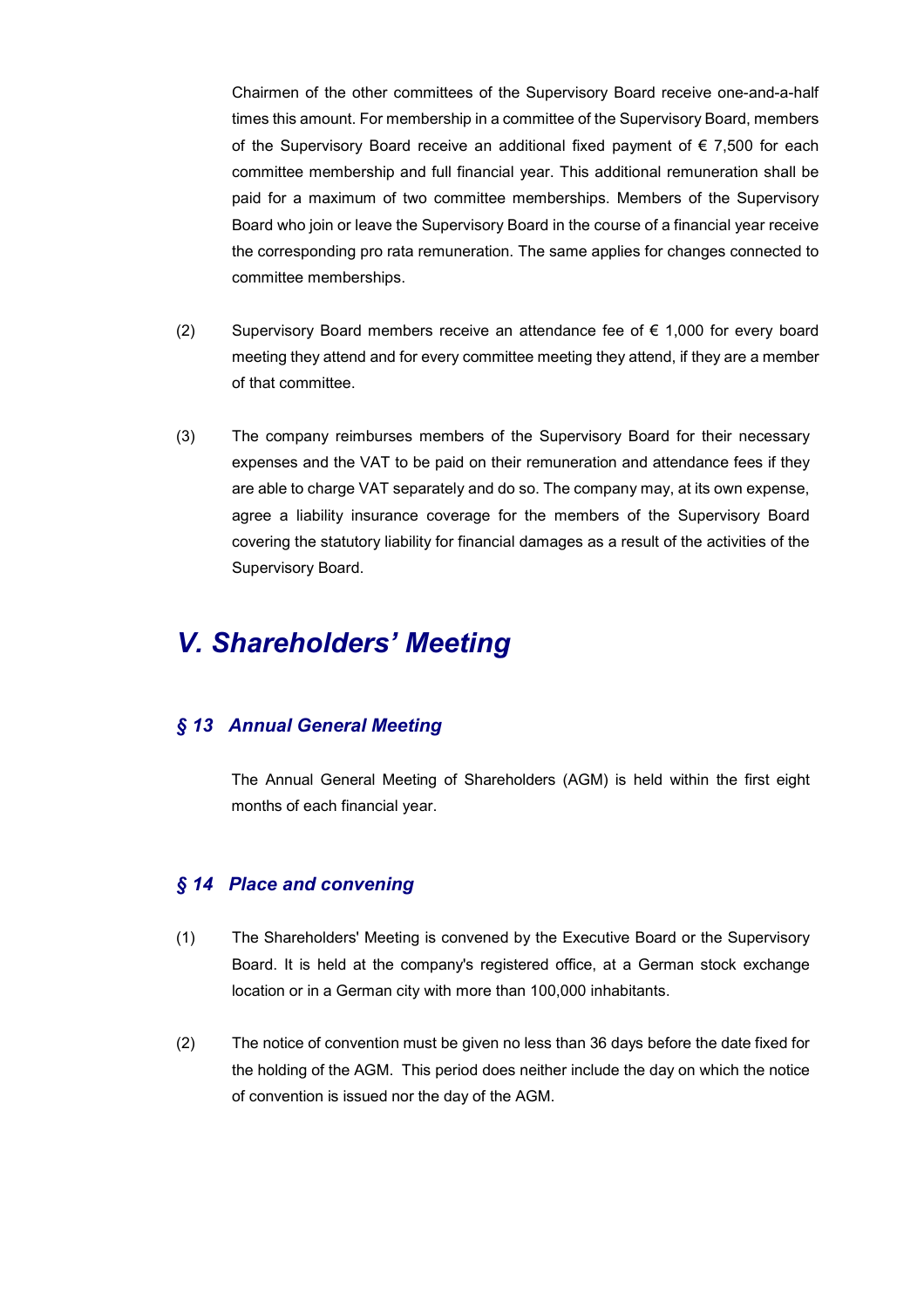# *§ 15 Conditions for attending and exercising voting rights*

- (1) Attendance at the AGM and exercising of voting rights is permitted for those shareholders who have registered in advance and provided proof of their right to attend the AGM and to exercise their voting rights. The registration and proof of the right to attend and to vote according to sentence 1 must be sent to the address stated in the formal notice of convention and must be received by the company or one of its authorized recipients no later than six days prior to the date of the AGM. The day of the AGM and the day of receipt are not counted.
- (2) Registration must be made in writing. Entitlement according to subsection 1 sentence 1 shall be proven by a written attestation of share ownership in the German or English language from the institution at which the shares are deposited. The attestation must refer to the beginning of the 21<sup>st</sup> day prior to the AGM.
- (3) If there is doubt about the truth or authenticity of the attestation, the company has the right to request further suitable proof. In case of failure to provide this proof or provide it in the proper form, the company has the right to deny the shareholder admission.
- (4) If a fixed date or deadline which is ascertained by counting the days back from the AGM – happen to fall on a Sunday, Saturday or statutory holiday, the deadline shall not change to the previous or following workday. The provisions on time periods pursuant to paragraphs 187 to 193 of the German Civil Code shall not apply.

## *§ 16 Chairmanship and procedure*

- (1) By order of the Chairman of the Meeting, the Shareholders' Meeting may be fully or partially broadcasted (video and sound), provided respective notice has been given in the invitation to the Shareholders' Meeting.
- (2) The Shareholders' Meeting is chaired by the Chairman of the Supervisory Board or, should he be hindered to do so by a Supervisory Board member designated by him. Otherwise, the chairman of the Meeting is elected by the members of the Supervisory Board present prior to the beginning of the Shareholders' Meeting.
- (3) The chairman of the meeting determines the procedure of the Shareholders' Meeting, especially the sequence of items to be discussed and the method of voting. Insofar, he may rely on the assistance of other persons, especially in exercising the right to keep out trespassers. The chairman of the meeting has the right to limit on a reasonable scale the time allotted to a shareholder for speaking and asking questions. In particular, he has the right to limit, as appropriate, the time allotted to individual or all shareholders for questions or statements on individual or all items of the agenda, either at the beginning or during the Annual General Meeting, and to declare closure provided this is legally permitted in view of an orderly carrying out of the Meeting.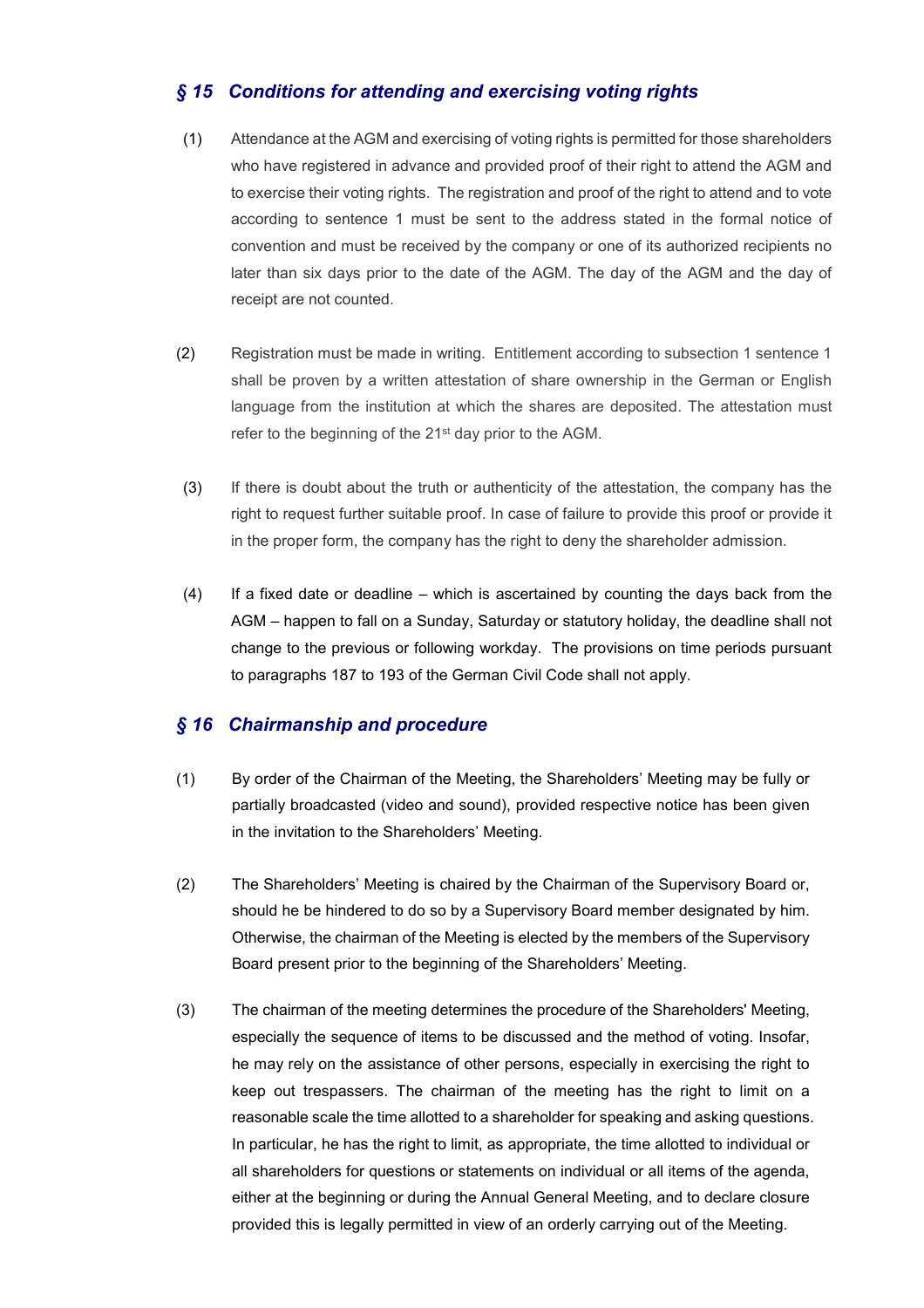# *§ 17 Voting rights*

- (1) Each individual no-par-value share grants one vote.
- (2) Voting rights may be exercised by proxyholders. Shareholders may grant power of attorney to the company or a proxyholder appointed by the company also by way of electronic mail according to procedures specified by the company. Details on granting power of attorney shall be provided in the invitation to the Shareholders' Meeting.
- (3) The Executive Board is authorized and empowered to provide that shareholders are permitted to cast their votes in writing or by way of electronic communication ("voting by mail"), even without participating in the shareholders' meeting. The Executive Board is also authorized and empowered to establish provisions regarding the procedure used for voting by mail.

#### *§ 18 Adoption of resolutions*

- (1) Resolutions are passed by simple majority of votes cast and, inasmuch as a capital majority is necessary, by simple majority of the capital stock represented, unless a larger majority is necessary pursuant to statutory provisions or these Articles of Association. In the event of a tied vote the resolution is deemed rejected.
- (2) In the case of elections, apart from replacement elections to the Supervisory Board according to  $\S 6$  (2), sentence 3, the proposal receiving the most votes is deemed accepted; in the event of a tied vote, the lot to be drawn by the chairman of the meeting shall decide.

# *VI. Annual financial statement and appropriation of profit*

#### *§ 19 Annual and consolidated statement*

The Executive Board must compile the annual financial statement, situation report, consolidated financial statement and consolidated situation report for the past financial year and submit same immediately after compilation to the Supervisory Board together with a proposal for the appropriation of accumulated profits. The Supervisory Board shall review the annual financial statement, situation report, the proposal for the appropriation of the accumulated profits, the consolidated financial statement and consolidated situation report together with the company's auditor.